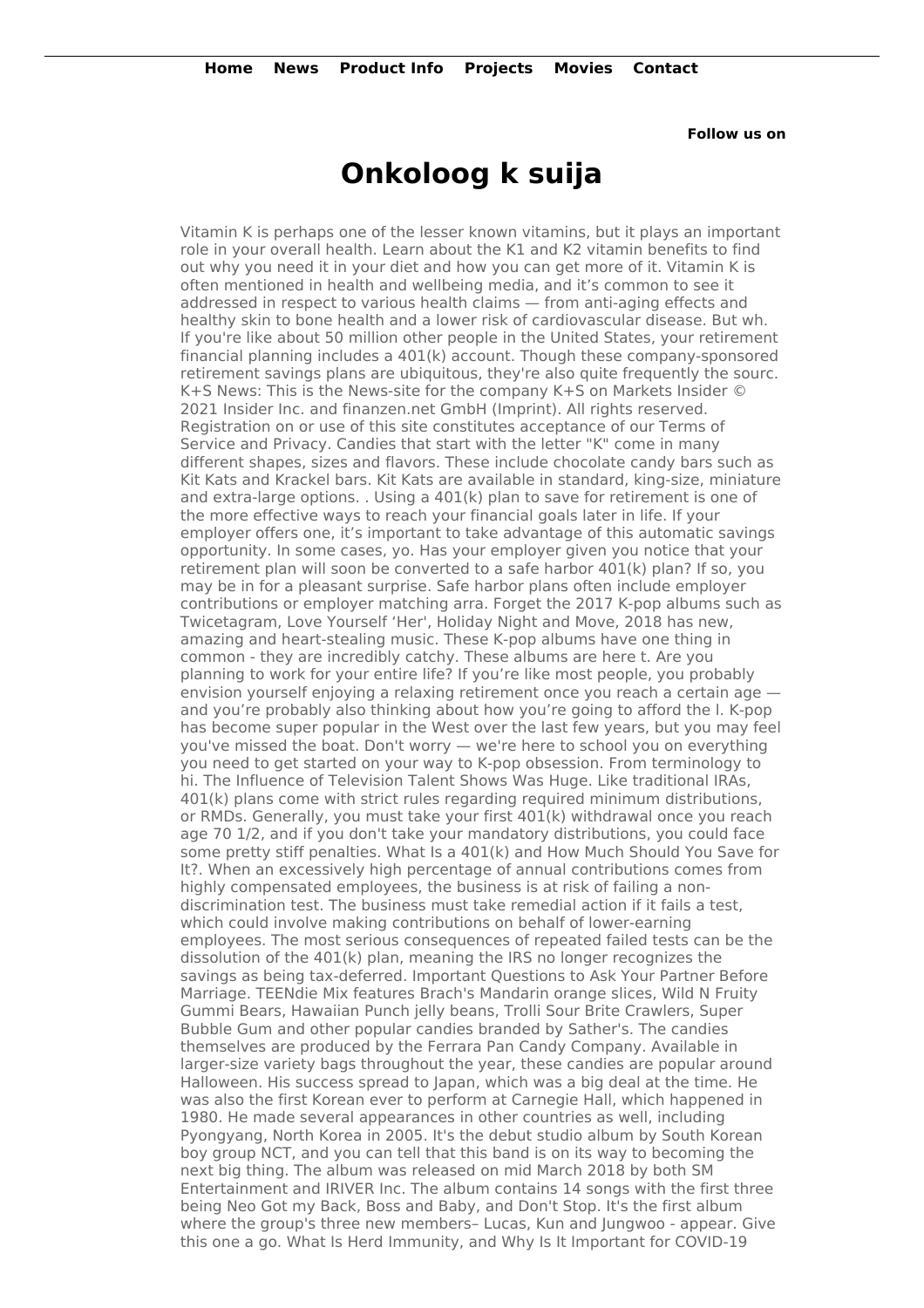Survival?. In some circumstances, hardship withdrawals are permitted before the mandated age and other qualifications. Hardships may include unexpected medical expenses, expenses to avoid home foreclosure or eviction, and funeral or burial expenses. Along with the sweet, sad music came another early K-pop icon: Lee Gwang-Jo, one of the most famous and popular ballad singers in South Korea. He went on to sell 300,000 copies in 1985 of his debut album You're Too Far Away to Get Close To. Park Chung-Hee's authoritarian government disliked not only Add 4, but also Han Dae-Soo. He liked to perform American folk music similar to Dylan and Lennon in Busan during 1968. Dae-Soo spent a chunk of his young-adult like in New York City and picked up inspiration while there. Savers in their 30s: \$42,400 on average with an average contribution rate of 7.8% of income. BTS: They Came Together in a New Way but Had One Key Thing in Common. Right before Seo Taiji disbanded, H.O.T. (High Five Of Teenagers) appeared out of nowhere. The band was part of the initial wave of idol-esque boy bands in Korea and went to sell over a million albums— which is amazing considering the poor economy at the time. At first glance, those figures may seem low. Even at the upper end of Fidelity's rule of thumb, ten times your salary in your 60s is about \$700,000. Will that really pay for retirement? Don't you need millions? How to Use the Sherwin-Williams Online Color Tools. One benefit of using a 401(k) as a kind of savings account is that you can contribute to it for as long as you are actively working. Vitamin K also plays a major role in the health of your bones. People with low levels of vitamin K and K2 are at greater risk for breaking a bone, reports Healthline. Vitamin K works closely with vitamin D to help calcium reach the bones. In doing so, it helps increase bone mineral density. Studies by the Brigham and Women's Hospital and Harvard Medical School found that women with adequate intake of vitamin K were less likely to break a hip. Smart on Social: 8 of the Best Educational TikTok Accounts. K+S AG -- Moody's changes outlook on K+S's Ba1 ratings to negative from stable. Avoid These Investing Pitfalls When Buying the Highest-Dividend Stocks. To avoid this scenario, you may be able to move your 401(k) to a Roth IRA, which does not impose required minimum distributions. If you have any questions, speak with someone at your job or with your financial advisor to plot the right route for you. The Internal Revenue Service also provides a table that maps out mandatory distributions at set ages. With songs like Kiss, Clap Your Hands, Can't Nobody, I Don't Care, Ugly and Come Back Home, 2NE1 is truly a band to be reckoned with. Before their split in 2016, they were widely considered one of the best K-pop groups of the decade. .. .. . !!. . .. !! K+S AG -- Moody's downgrades K+S to Ba2, outlook changed to stable. Cho Yong-Pil, otherwise known as "The Korean Michael Jackson," played an important role in K-pop as we know it. He also started playing music to U.S. soldiers in the 50s, specifically country and western. However, it wasn't until he released Come Back to Busan Port in 1975 that he experienced success. # # # 'ILUV2' , . #. It's important to note that even if you have more than one 401(k) account, you can't exceed the \$19,500 limit. This doesn't apply to individual retirement accounts (IRA), however. If you have other types of retirement savings, such as an IRA, they won't affect the contribution limit to your 401(k). Has your employer given you notice that your retirement plan will soon be converted to a safe harbor 401(k) plan? If so, you may be in for a pleasant surprise. Safe harbor plans often include employer contributions or employer matching arrangements that can benefit your retirement savings in some pretty helpful ways. Although each plan is different, this change may mean that you'll start to accumulate even more vested savings in your 401(k) account while making the same annual contributions. To better understand how a safe harbor 401(k) could impact the way you're currently saving for retirement, it's important to learn the differences between a safe harbor plan and a basic 401(k) plan. 401(k) Plan Administration Can Be Challenging. This album was released both digitally and physically in February of this year as the first extended play by South Korean singer BoA. It is comprised of seven amazing songs, among them being Your Song, Recollection, Everybody Knows, and Camo. This album also has an interesting crossover track, but we won't spoil the surprise for you in case you haven't listened to it yet. There is a reason K-Pop fans are going crazy for this one. Everything You Need to Make Fresh Pumpkin Pie From Scratch. .